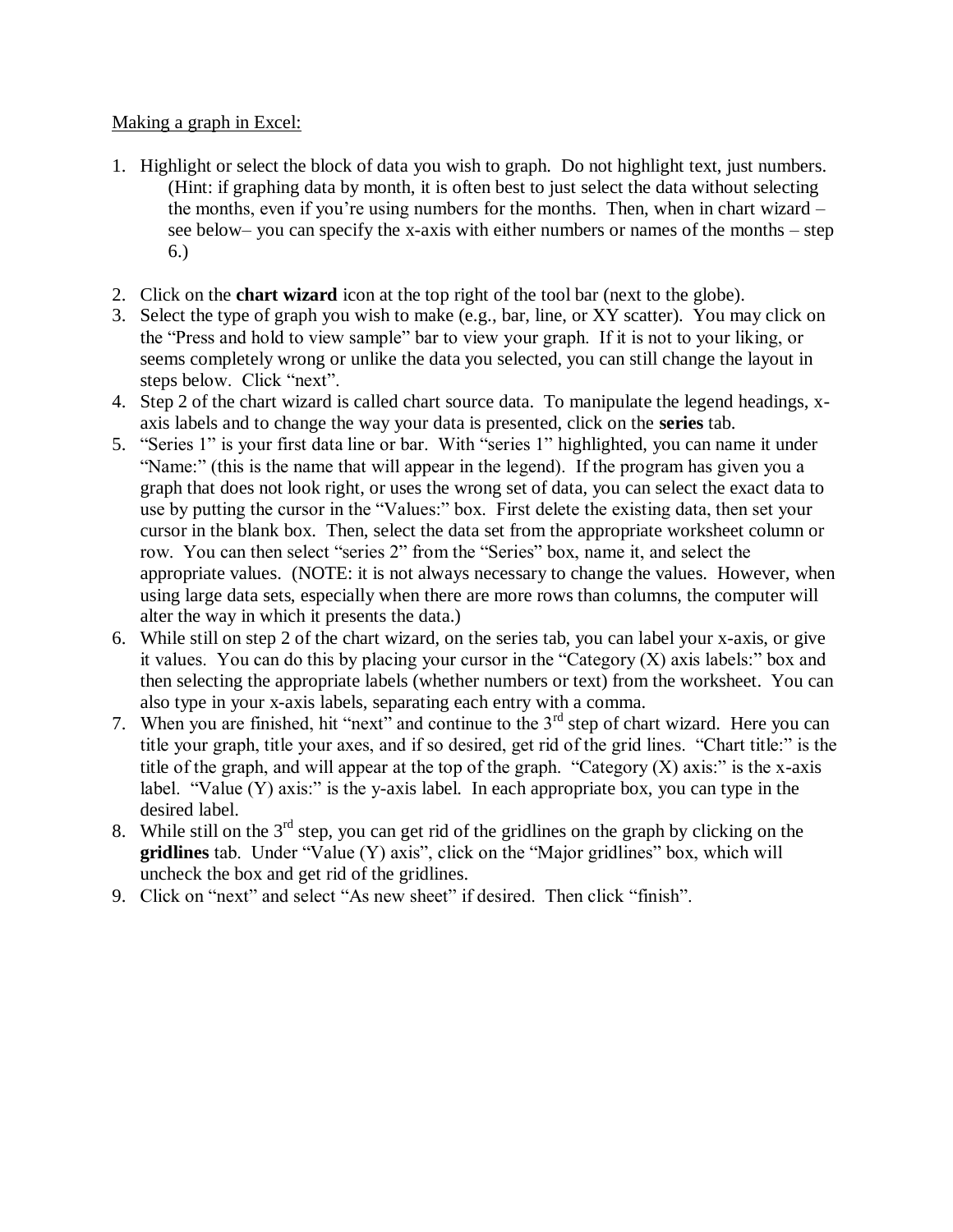Tips for altering graph appearance and adding error bars:

- 10. To clear the grey area behind the chart, you can simply double click on the grey area, giving you a "Format plot area" box. Here you can click on "None" under "Border" and "None" under "Area". This will give you a clean graph without a border or fill around the plot area. Then click "OK".
- 11. By clicking once on the legend and keeping the right mouse button depressed, you can move the legend to wherever on the graph you prefer. By double clicking on the legend you can alter the font size (click the **Font** tab and under "Size:" choose the preferred font) and the presence of a border (under the **Patterns** tab, click "none" under "Border").
- 12. To alter the thickness of the axes and the font size of the axes labels, double click on the axis (Value  $axis = Y$  and Category  $axis = X$ ). Under the **Patterns** tab, you can change the "Weight" of the axis, which is the thickness of the line. Here you can also alter the presence of tick marks. Under the **Font** tab, you can select the size of the font, and change the font style from regular to bold, or whatever is desired. You can also change the scale represented on the axes by clicking on the **Scale** tab (mostly used on the y-axis). Here you can also select "Values in reverse order" (again on the y-axis) when creating graphs for groundwater data.
- 13. Double clicking on the category labels will allow you to alter their font size.
- 14. To change the size of a symbol or line (line graphs), double click on the line or symbol. (If not all symbols are highlighted, redo, or only the one symbol will be altered). Under the Patterns tab, under "Line", you can change the "Weight:" of the line, the "Color:", and the "Style:". Also under the Patterns tab, under "Marker" you can change the color of the symbol (using "Foreground:" and "Background:"). Here is also where you can change the size of the symbol by clicking up or down under "Size:".
- 15. To add error bars, click on the **Y Error Bars** tab (still under the "Format data series" from double clicking on the line or symbol of data). Under "Display" click on either "Both" or "Plus" or "Minus" as desired. Then, under "Error amount" click on "Custom:" (If using only "plus" or "minus", then click on the appropriate box "+" or "-". If using "Both" then you will have to do first the "+" box, then go back and repeat for the "-".) Put the cursor in the appropriate box (e.g., "+") and then click on the worksheet with the standard error values (should be on the same sheet as the initial data). Highlight/select the data, and it will appear in the "+" box. Then click "OK" and start again by double clicking on the symbol or line to add the "-" standard errors.

## To plot data series along a secondary value axis in a 2-D chart

Click the data series you want to plot along a secondary value axis.

On the FORMAT menu, click SELECTED DATA SERIES, and then click the AXIS tab.

## Click SECONDARY AXIS.

## To create a superscript in a chart label

Highlight the text, right click, select format axis title, and check superscript.